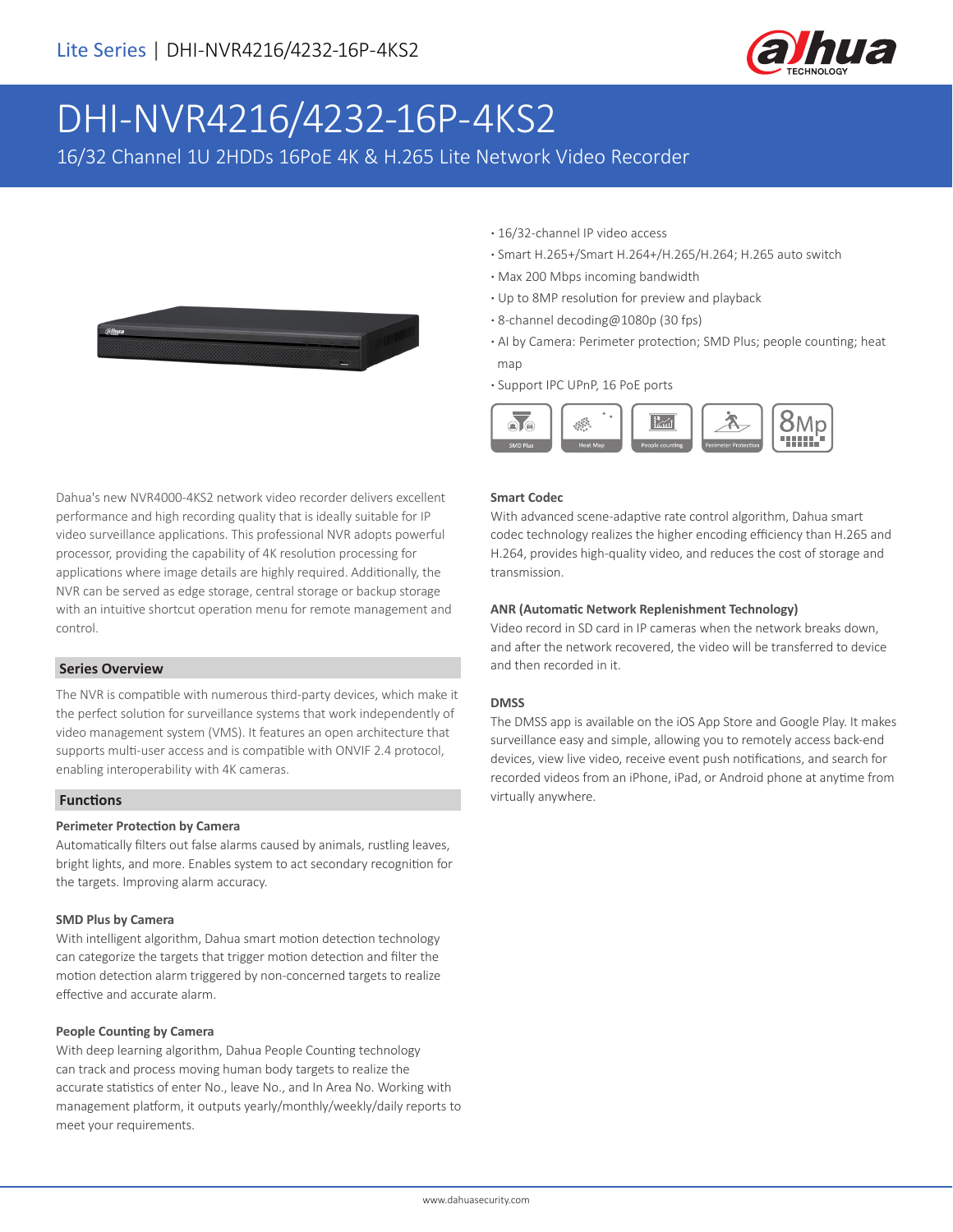## Pro Series | DHI-NVR4216/4232-16P-4KS2

## **Technical Specification**

| System                         |                                                                                                                                                                                         |  |
|--------------------------------|-----------------------------------------------------------------------------------------------------------------------------------------------------------------------------------------|--|
| <b>Main Processor</b>          | Industrial embedded micro-processor                                                                                                                                                     |  |
| <b>Operating System</b>        | <b>Embedded Linux</b>                                                                                                                                                                   |  |
| <b>Operation Interface</b>     | Web; local GUI                                                                                                                                                                          |  |
| Perimeter Protection by Camera |                                                                                                                                                                                         |  |
| Performance                    | 16 channels                                                                                                                                                                             |  |
| AI Search                      | Search for pictures by channel, time and event type                                                                                                                                     |  |
| SMD Plus by Camera             |                                                                                                                                                                                         |  |
| Performance                    | 16/32 channels                                                                                                                                                                          |  |
| AI Search                      | Search by target classification (human, vehicle)                                                                                                                                        |  |
| Video                          |                                                                                                                                                                                         |  |
| <b>Access Channel</b>          | 16/32                                                                                                                                                                                   |  |
| Network Bandwidth              | 200 Mbps for access, 200 Mbps for storage and 96<br>Mbps for forwarding                                                                                                                 |  |
| Resolution                     | 8MP, 6MP, 5MP, 4MP, 3MP, 1080p, 1.3MP, 720p, D1,<br>and more                                                                                                                            |  |
| <b>Decoding Capability</b>     | 8 channels@1080p (30 fps)                                                                                                                                                               |  |
| Video Output                   | HDMI: 3840 × 2160; 1920 × 1080; 1280 × 1024;<br>1280 × 720<br>VGA: 1920 × 1080; 1280 × 1024; 1280 × 720                                                                                 |  |
| Multi-screen Display           | 16-channel: 1/4/8/9/16<br>32-channel: 1/4/8/9/16/25/36                                                                                                                                  |  |
| Third Party Camera Access      | Panasonic, Sony, Samsung, Axis, Pelco, Arecont,<br>ONVIF, Canon and more                                                                                                                |  |
| Compression                    |                                                                                                                                                                                         |  |
| Video                          | Smart H.265+; Smart H.264+; H.265; H.264                                                                                                                                                |  |
| Audio                          | PCM; G.711A; G.711U; G.726                                                                                                                                                              |  |
| Network                        |                                                                                                                                                                                         |  |
| Network Protocol               | HTTP; HTTPS; TCP/IP; IPv4/IPv6; UPnP; SNMP; RTSP;<br>UDP; SMTP; NTP; DHCP; DNS; IP Filter; DDNS; FTP;<br>Alarm Server; IP Search (supports Dahua IP camera,<br>DVR, NVS, and more); P2P |  |
| <b>Mobile Phone Access</b>     | Android; iOS                                                                                                                                                                            |  |
| Interoperability               | ONVIF (profile T/S/G); CGI; SDK                                                                                                                                                         |  |
| <b>Browser</b>                 | Chrome; IE9 or later; Firefox                                                                                                                                                           |  |
| Record Playback                |                                                                                                                                                                                         |  |
| Multi-channel Playback         | 1/4/9/16                                                                                                                                                                                |  |
| Record Mode                    | Manual; schedule (general; MD; alarm; MD & alarm;<br>intelligent)                                                                                                                       |  |
| Storage Method                 | Local HDD and network                                                                                                                                                                   |  |
| <b>Backup</b>                  | USB device                                                                                                                                                                              |  |
| <b>Playback Function</b>       | 1. Play; pause; stop; fast forward; fast backward;<br>rewind; play by frame<br>2. Full screen; backup (cut/file) ; partially enlarge;<br>audio on/off                                   |  |

| Storage                      |                                                                                                                    |  |
|------------------------------|--------------------------------------------------------------------------------------------------------------------|--|
| Disk Group                   | Yes                                                                                                                |  |
| Alarm                        |                                                                                                                    |  |
| <b>General Alarm</b>         | Motion detection; privacy masking; video loss; PIR<br>alarm; IPC alarm                                             |  |
| <b>Anomaly Alarm</b>         | Camera offline; storage error; full storage; IP<br>conflict; MAC conflict; login lock; network security<br>anomaly |  |
| Intelligent Alarm            | Perimeter protection; SMD; people counting; heat<br>map                                                            |  |
| Alarm Linkage                | Record; snapshot; IPC external alarm output;<br>buzzer; log; preset; email                                         |  |
| <b>External Port</b>         |                                                                                                                    |  |
| Audio Input                  | 1 channel, RCA connector                                                                                           |  |
| <b>Audio Output</b>          | 1 channel, RCA connector, which support voice<br>intercom output                                                   |  |
| HDD                          | 2 SATA III ports, up to 10 TB for a single HDD. The<br>maximum HDD capacity varies with environment<br>temperature |  |
| Alarm Input                  | 4 channels                                                                                                         |  |
| Alarm Output                 | 2 channels                                                                                                         |  |
| <b>USB</b>                   | 1 front USB 2.0 port, 1 rear USB 3.0 port                                                                          |  |
| <b>HDMI</b>                  | $\mathbf{1}$                                                                                                       |  |
| <b>VGA</b>                   | $\mathbf{1}$                                                                                                       |  |
| Network                      | 1 RJ-45 10/100/1000 Mbps self-adaptive Ethernet<br>port                                                            |  |
| PoE                          | 16 ports (IEEE802.3at/af)                                                                                          |  |
| General Parameter            |                                                                                                                    |  |
| Power Supply                 | Single, 100V-240V AC, 50 Hz-60 Hz                                                                                  |  |
| Power Consumption            | NVR: < 13.2W (without HDD)<br>PoE: Max 25.5W for single port, 130W in total                                        |  |
| Net Weight                   | 2.6 kg (5.7 lb) (without HDD)                                                                                      |  |
| <b>Gross Weight</b>          | 4 kg (8.8 lb) (without HDD)                                                                                        |  |
| <b>Product Dimensions</b>    | 375.0 mm × 327.4 mm × 53.0 mm (14.8" × 12.9" ×<br>2.1"                                                             |  |
| Package Dimensions           | 429 mm × 360 mm × 137 mm (16.9" × 14.2" × 5.4")                                                                    |  |
| <b>Operating Temperature</b> | $-10^{\circ}$ C to $+55^{\circ}$ C ( $+14^{\circ}$ F to $+131^{\circ}$ F)                                          |  |
| Storage Temperature          | 0°C to +40°C (+32°F to +104°F)                                                                                     |  |
| <b>Operating Humidity</b>    | 10%-93% (RH)                                                                                                       |  |
| <b>Storage Humidity</b>      | 30%-85% (RH)                                                                                                       |  |
| <b>Operating Altitude</b>    | 3,000 m (9,843 ft)                                                                                                 |  |
| <b>Certifications</b>        | CE: EN55032; EN55024; EN50130-4; EN60950-1<br>FCC: Part 15 Subpart B; ANSI C63.4-2014<br>UL: UL 60950-1            |  |
|                              |                                                                                                                    |  |